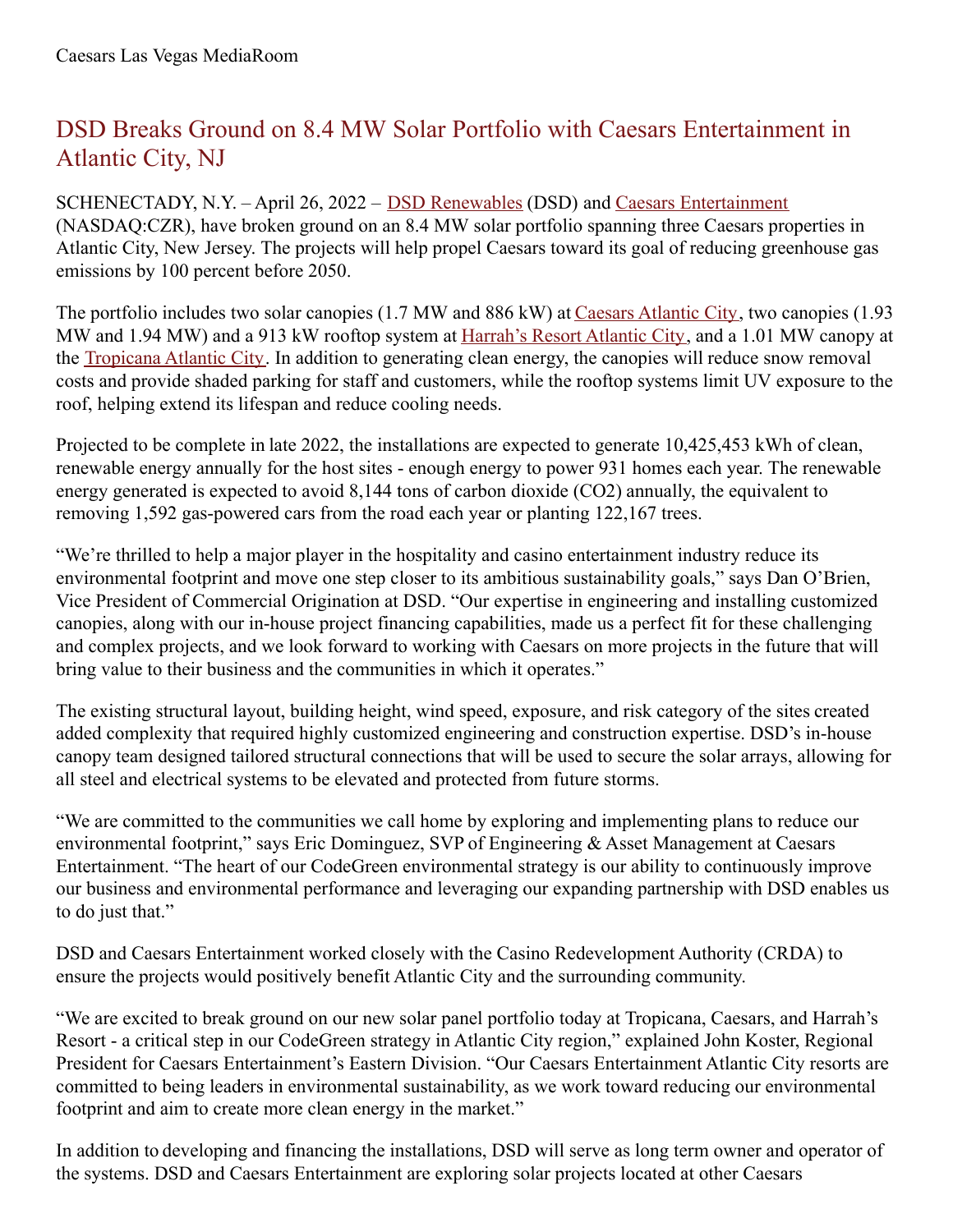destinations across California, Illinois, Maryland, and Nevada.

## About DSD Renewables

DSD Renewables (DSD) is transforming the way organizations harness clean energy while building a more sustainable future. With unparalleled capabilities including development, structured financing, project acquisition and long-term asset ownership, DSD accelerates the deployment of renewable energy resources and creates significant value for our commercial, industrial, and municipal customers and partners. Backed by world-leading financial partners like BlackRock Real Assets and rooted in our founding at GE, our team brings a distinct combination of ingenuity, rigor, and accountability to every project we manage, acquire, own, and maintain. To learn more, visit DSDRenewables.com and connect with us on LinkedIn and Twitter.

## About Caesars Entertainment

Caesars Entertainment, Inc. (NASDAQ: CZR)is the largest casino-entertainment companyin the U.S. and one of the world's most diversified gaming-entertainment providers. Since its beginning in Reno, Nevada, in 1937, Caesars Entertainment has grown through development of new resorts, expansions and acquisitions. Caesars Entertainment's resorts operate primarily under the Caesars®, Harrah's®, Horseshoe® and Eldorado® brand names. Caesars Entertainment offers diversified amenities and one-of-a-kind destinations, with a focus on building loyalty and value with its guests through a unique combination of impeccable service, operational excellence and technology leadership. Caesars Entertainment is committed to its employees, suppliers, communities and the environment through its PEOPLE PLANET PLAY framework. If you think you or someone you care about may have a gambling problem, call 1-800-522-4700. For more information, please visi[twww.caesars.com/corporate](http://www.caesars.com/corporate).

Media Contacts Meghan Gainer Vice President, Marketing & Communications, DSD Renewables meghan.gainer@dsdrenewables.com 518-369-3692

Jessica Loizeaux Gregory FCA for DSD Renewables jessical@gregoryfca.com 610-228-2156

Kate Whiteley

Caesars Entertainment

[kwhiteley@caesars.com](mailto:kwhiteley@caesars.com)

Dayna Calkins

Caesars Entertainment

[dcalkins@caesars.com](mailto:dcalkins@caesars.com)